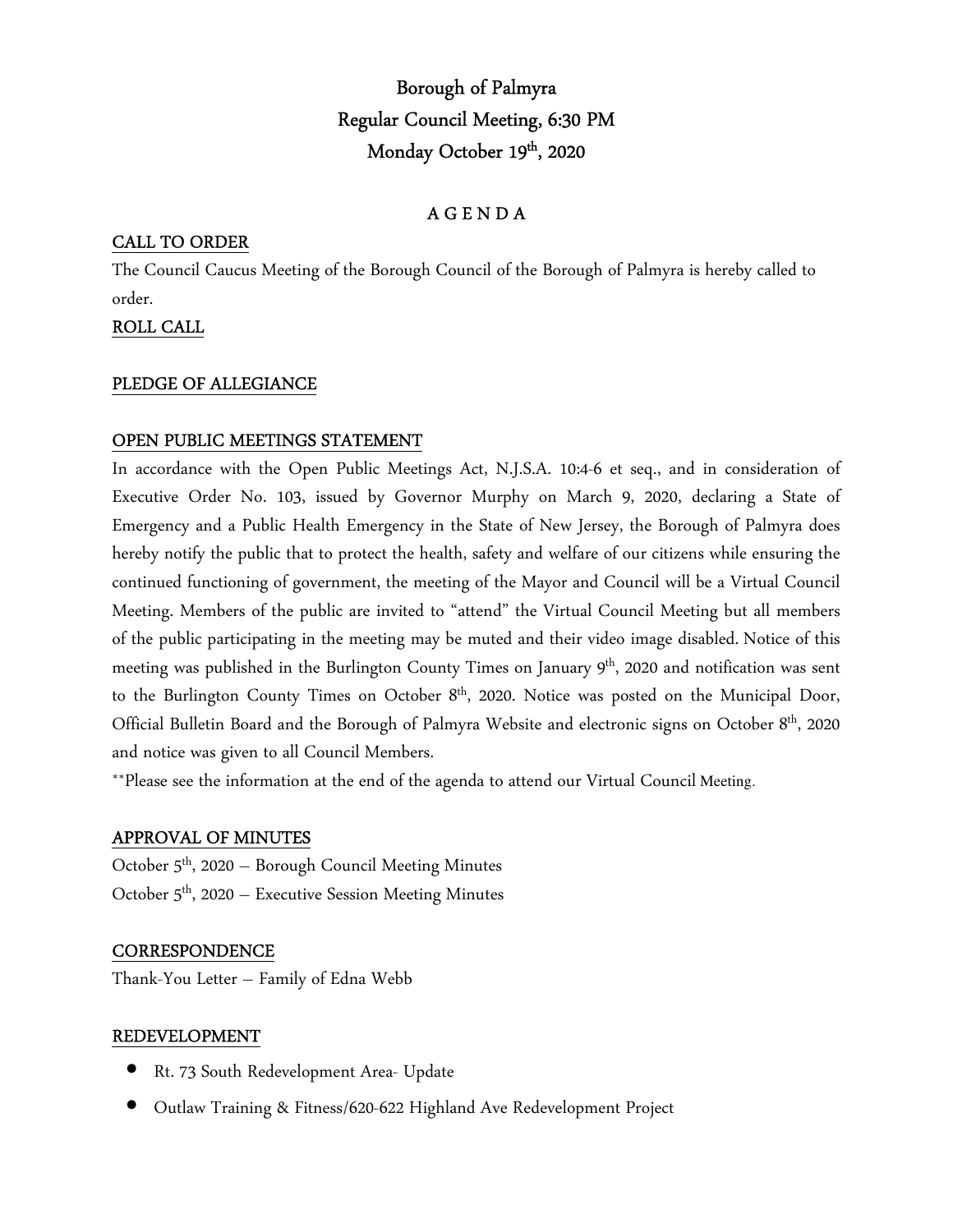• Redevelopment Study Block 80 Lot 6, former Knights of Columbus property

#### PROFESSINAL UPDATES

William Kirchner, ERI

## PUBLIC COMMENT

We request those participants wishing to have or make a Public comment, email their questions or comments in advance to Borough Clerk Rita Jackson at djackson@boroughofpalmyra.com. The opportunity to submit comments prior to meeting expires at 12:00 PM on Monday October 19th, 2020. You must include "Meeting Question/ Comment" in the subject line and your name and full address for your comment to be considered valid. Comments submitted in a timely and complete manner will be reviewed and read during the virtual Council Meeting; it may be necessary to follow-up with persons submitting comments at a later date. All comments will become part of the record and included with the Meeting Minutes.

For those choose to "attend" the Virtual Meeting, Mayor Tait will open the meeting to the public for comments. Comments should be limited to no more than (2) two minutes. All comments will become part of the record and included with the Meeting Minutes.

## RESOLUTIONS

Resolution 2020-202 and Resolution 2020-205 will be enacted as a single motion, if either resolution needs additional discussion it will be removed from the consent agenda and voted on separately.

Resolution 2020-202, Resolution Requesting Approval of item of Revenue and Appropriation N.J.S.A. 40A:4-87(Chapter 159) 2020 Safe and Secure Communities Grant Program in the amount of \$39,485.00

Resolution 2020-203, Resolution Appointing Juan Delgado as Plumbing Subcode Official and Plumbing Inspector at the combined annual Salary of \$17,500.00 Retroactive to October 6<sup>th</sup>, 2020

Resolution 2020-204, Resolution Authorizing Employee Assistance Program Contract with Seaside Serenity Counseling, LLC effective 01/01/2021 in an Amount of \$3,400.00

Resolution 2020-205, Resolution Authorizing the Payment of Bills for the Month of October 2020 in the Amount of \$1,502,161.23.

## MOTION TO APPROVE TREASURERS REPORTS

• September 2020

## DISCUSSION ITEMS

• Public Events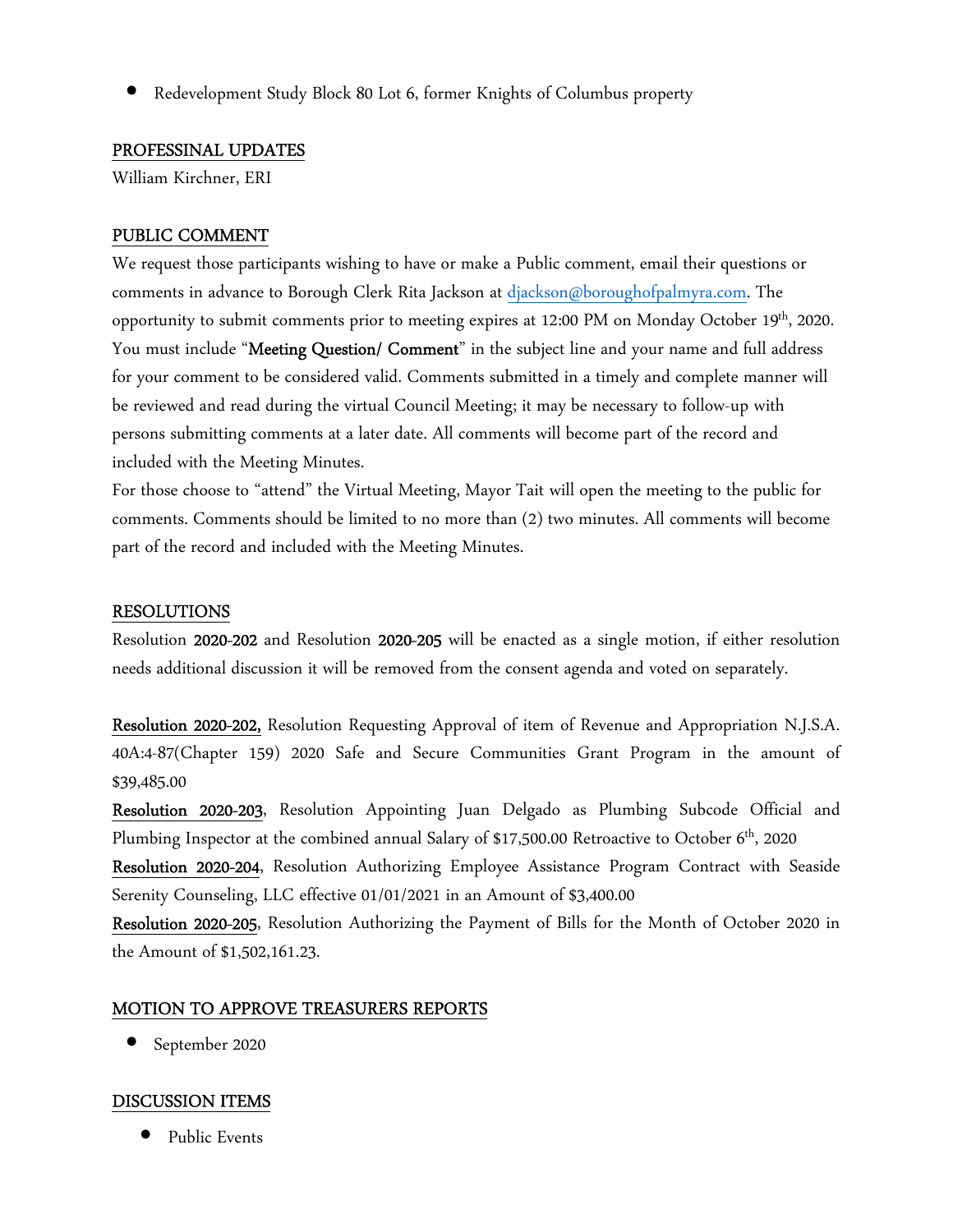Halloween and Trick-or-Treating Police Department - Firearms Basic Training Seminar

- Borough Hall staffing and re-opening to the public
- Collective Bargaining Agreement with Palmyra Police Association
- Former mayor Michelle Arnold advance travel funds owed the Borough and deleted emails
- Requests for purchase of Borough-owned lots update
- Veterans Park grant/improvements project update
- Payton I Flournoy Park Usage request
- Animal Control Contract- Update
- Governor's Executive Order No 187
- Outdoor seating for establishments with Plenary Retail Distribution Licenses
- Student Representatives to Borough Council Program update
- Mayor Tait -Land Use Board Appointment

#### ADMINISTRATORS REPORT

- Borough Calendar
- Trash Carts
- Traffic signaling at Broad Street and Cinnaminson Avenue and Traffic Study Update
- November Council Caucus Meeting at 6:00 PM
- NJ Local Government Emergency Fund \$93,936 allocation for Palmyra
- Did You Know… Sidewalks
- 2020 Municipal Best Practices Inventory

## MAYOR AND COUNCIL COMMENTS

Resolution 2020- Resolution Excluding the Public from Certain Meetings Pursuant To Section 8 of the Open Public Meeting Act C. 231 P. L. 1975 for matters relating to:

## ADJOURNMENT

## To attend the Virtual Council Meeting:

Topic: Borough Council Caucus Meeting October 19th, 2020 Time: October 19th, 2020 06:30 PM Eastern